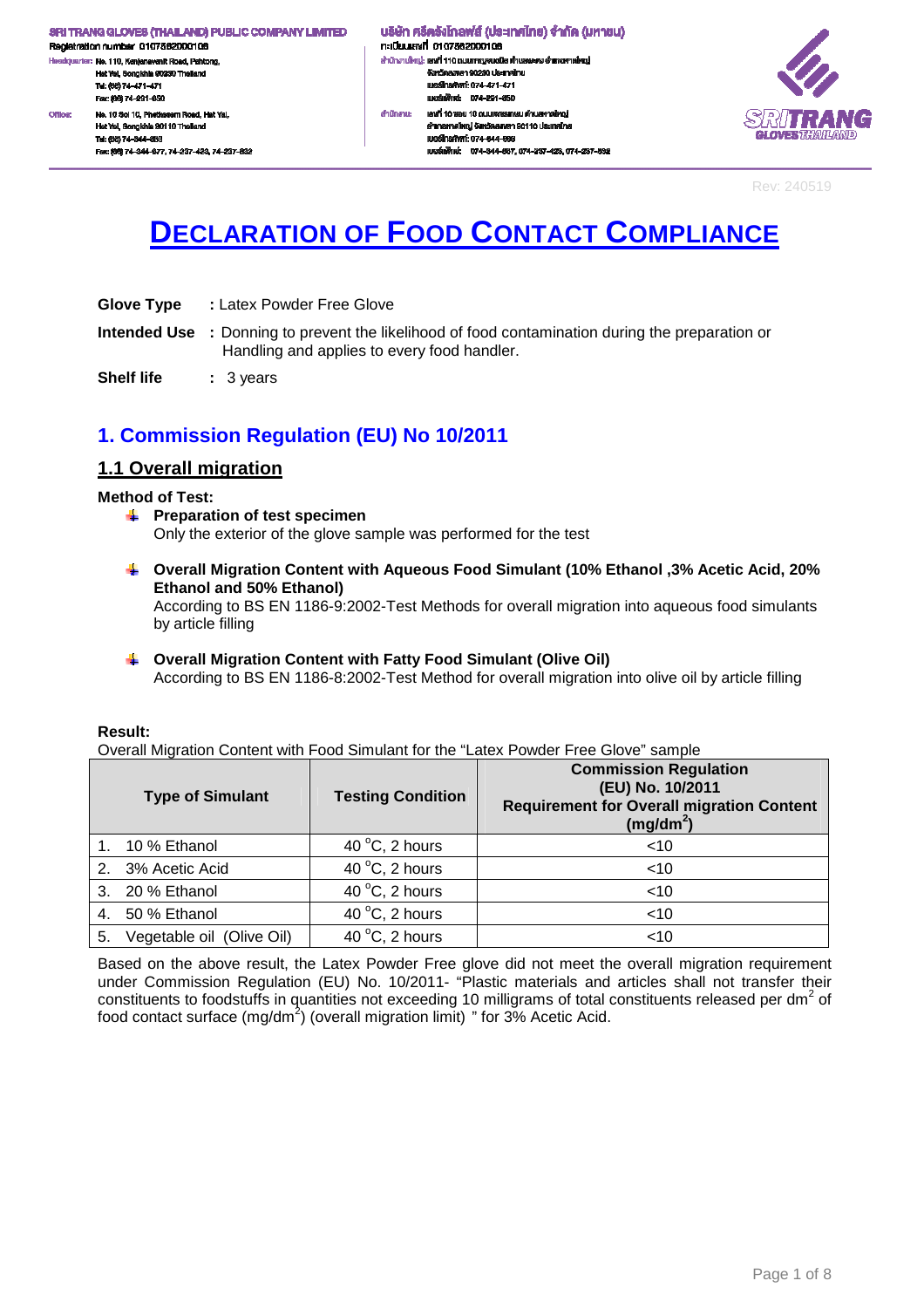้นธิษัท ศรีตรังโทลฟส์ (ประเทศไทย) จำกัด (มหาชน) n: เมียนเลงที่ 0107562000106 สำนักงานใหญ่: เสงที่ 110 ถนนกาญจนอนิช ด้านสพะดง อำเภอคาดใหญ่ จังหวัดสงหลา 90230 ประเทศไทย<br>เมอร์โทรศัพท์: 074-471-471 เนอร์เฟ็กล่ะ 074-291-650 เลฟที่ 10 ซอย 10 ถนนเพชรเกษม ดำนลหาดใหญ่ ahūninu: อำเภอหาคใหญ่ จังหวัดสงขลา 90110 ประเทศไทย IUDS TrishWrf: 074-344-003 เบอร์แพ็กซ์: 074-344-667, 074-237-423, 074-237-632



Rev: 240519

### **1.2 Heavy metal in glove**(cont'd)

#### **Method of Test:**

Fec: (66) 74-344-677, 74-237-423, 74-237-832

#### $\frac{1}{2}$ **Specific Migration of Heavy Metals**

The sample was filled with the simulations at  $40^{\circ}$ C for 2 hours as according to BS EN 1186-9:2002 and BS EN 13130-1:2004 as reference. The simulants were then analysed by inductively Coupled Plasma-Mass Spectrometry (ICP-MS) for the elemental contents.

#### **Result:**

Specific Migration of Heavy Metals (in 3% Acetic Acid) for the "Latex Powder Free Glove" Sample

| <b>Test</b>      | <b>Testing</b><br><b>Condition</b> | <b>Detection</b><br>Limit (mg/kg) | <b>Commission Regulation</b><br>(EU) No. 10/2011<br><b>Requirement for Specific Migration</b><br>Limit (mg/kg)* |
|------------------|------------------------------------|-----------------------------------|-----------------------------------------------------------------------------------------------------------------|
| 1. Aluminum, Al  | 40 $\degree$ C, 2 hours            | 0.1                               | <1                                                                                                              |
| 2. Barium, Ba    | 40 $\degree$ C, 2 hours            | 0.1                               | $<$ 1                                                                                                           |
| 3. Cobalt, Co.   | 40 $\mathrm{^{\circ}C}$ , 2 hours  | 0.05                              | < 0.05                                                                                                          |
| 4. Copper, Cu    | 40 $\degree$ C, 2 hours            | 0.1                               | $<$ 5                                                                                                           |
| 5. Iron, Fe      | 40 $\mathrm{^{\circ}C}$ , 2 hours  | 0.1                               | <48                                                                                                             |
| 6. Lithium. Li   | 40 $\degree$ C, 2 hours            | 0.1                               | < 0.6                                                                                                           |
| 7. Manganese, Mn | 40 $\mathrm{^{\circ}C}$ , 2 hours  | 0.1                               | < 0.6                                                                                                           |
| 8. Zinc, Zn      | 40 $\mathrm{^{\circ}C}$ , 2 hours  | 0.1                               | $<$ 25                                                                                                          |

Based on the above results, the "Latex Powder Free Glove" sample met the specific migration of Heavy Metals requirements for the above tests under Commission Regulation (EU) No 10/2011.

**Reference Report** : Test Report No. 7191196977-CHM18-01-TSL, 7191196977-CHM18-02-TSL **Test carried out at** : TUV SUD PSB Pte.Ltd., Singapore

Best Regards,

Ms. Vanlinee Laohachaiyakul Product Manager

 $arno-$ 

Ms. Rosna Yensuk Laboratory manager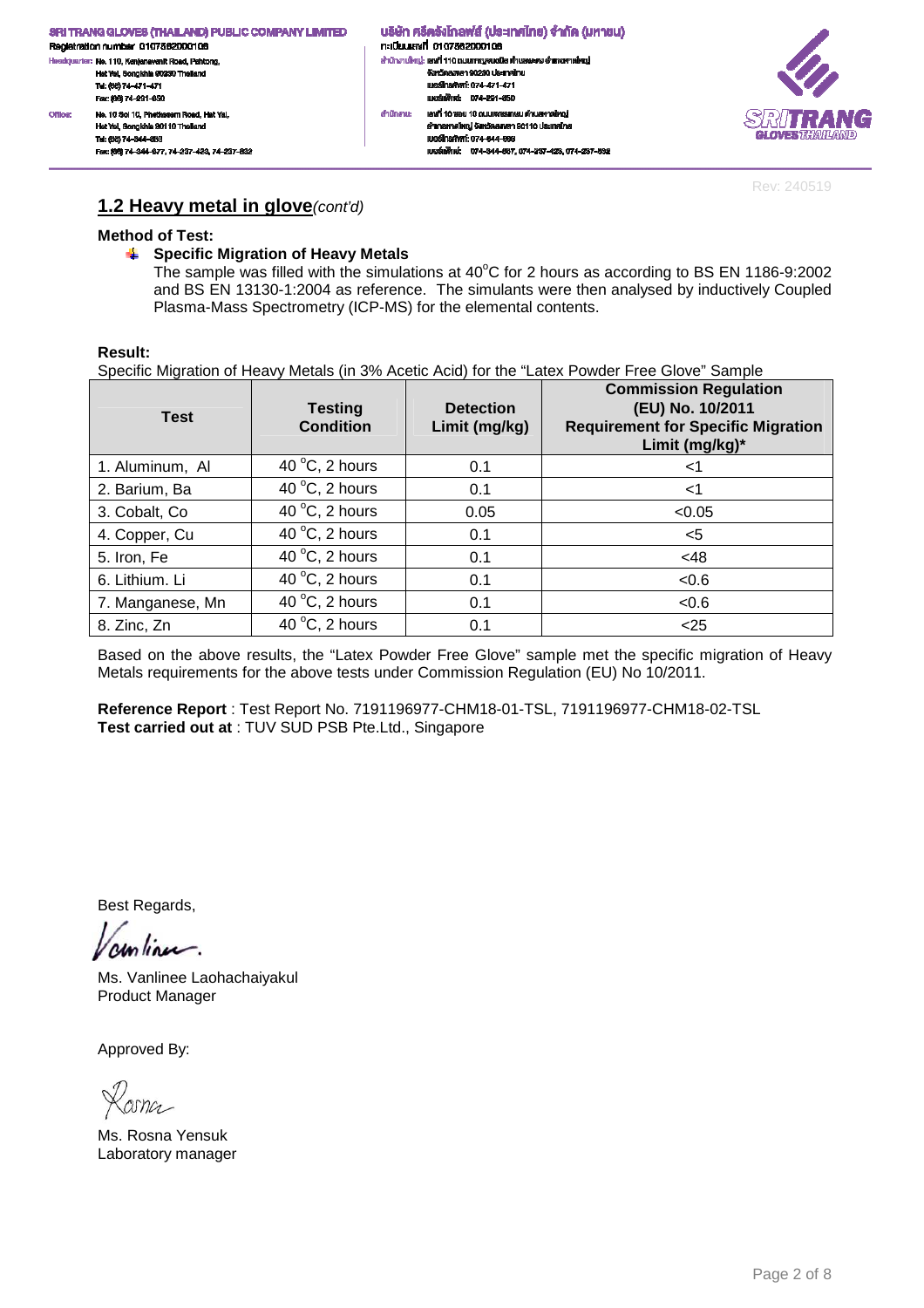Registration number 0107562000106 .<br>ciquarter: No. 110, Kanjanavanit Road, Pahtong, He Hat Yai, Songkhla 90230 Thailand<br>Tai: (66) 74-471-471 Fex: (66) 74-201-650 No. 10 Soi 10, Phetkasem Road, Hat Yal, Office Hat Yai, Songkhia 90110 Thailand Tel: (66) 74-344-663

Fec: (66) 74-344-677, 74-237-423, 74-237-832

้ บริษัท ศรีตรังโทลฟส์ (ประเทศไทย) จำกัด (มหาชน) าะเบียนเลงที่ 0107562000106 สำนักงานใหญ่: เสงที่ 110 ถนนกาญจนวนิช พำบลพะตง อำเภอหาดใหญ่ งังหวัดสงหลา 90230 ประเทศไทย<br>เบอร์โทรศัพท์: 074-471-471 New York 1974-201-650 เลฟที่ 10 ซอย 10 ถนนเพชรเกษม ดำนลหาดใหญ่ ahūninu: อำเภอหาคใหญ่ จังหวัดสงขลา 90110 ประเทศไทย IUDS TrishWrf: 074-344-003

เบอร์แพ็กซ์: 074-344-667, 074-237-423, 074-237-632



Rev: 240519

# **2. FDA EXTRACTION TEST: CFR 177.2600**

Code of Federal Regulation, Title 21

Chapter 1 – food and drug Administration

Part 177.2600 – Rubber articles intended for repeated use

Sovent: Distilled water, n-Hexane

Sample: Latex Powder Free Glove

#### **Result:**

| <b>EXTRACTION TIMES</b> | <b>SOVENT</b>   | <b>REQUIREMENT</b><br>$(mg/in.2)$ max. | <b>PASS/FAIL</b> |
|-------------------------|-----------------|----------------------------------------|------------------|
| First 7 hrs.            | Distilled water | 20                                     | <b>PASS</b>      |
| Next 2 hrs.             | Distilled water |                                        | <b>PASS</b>      |
| First 7 hrs.            | n-Hexane        | 175                                    | <b>PASS</b>      |
| Next 2 hrs.             | n-Hexane        |                                        | <b>PASS</b>      |

**Reference Report :** Test Report PN 140625-A **Test carried out at :** Akron Rubber Development Laboratory, Inc

Best Regards,

continue.

Ms. Vanlinee Laohachaiyakul Product Manager

asna

Ms. Rosna Yensuk Laboratory manager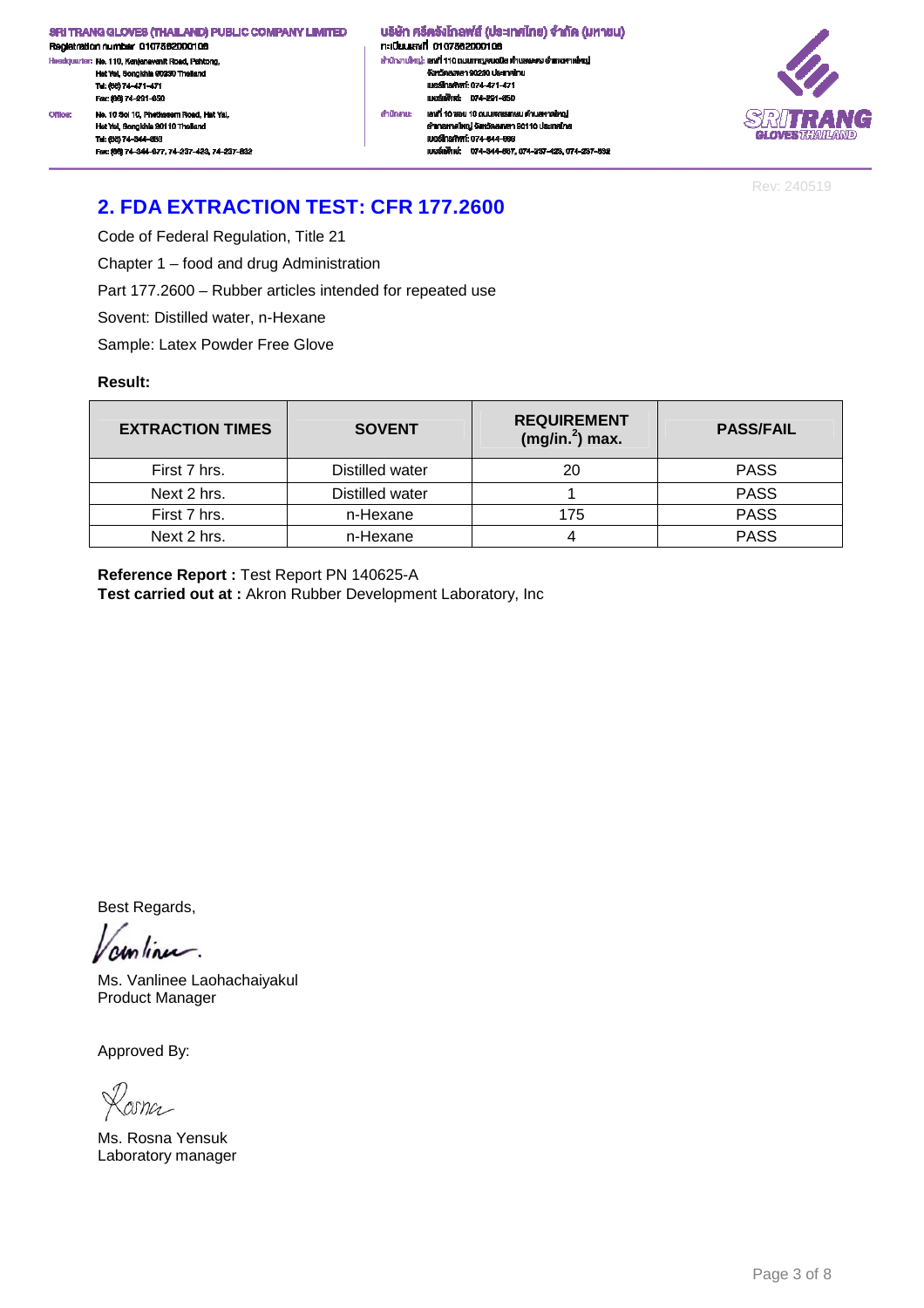.<br>dquarter: No. 110, Kanjanavanit Road, Pahtong, H. Hat Yai, Songkhla 90230 Thailand Tel: (66) 74-471-471 Fex: (66) 74-201-660 No. 10 Soi 10, Phetkasem Road, Hat Yal, Office: Hat Yai, Songkhia 90110 Thailand Tel: (66) 74-344-663 Fec: (66) 74-344-677, 74-237-423, 74-237-832 ้ บริษัท ศรีตรังโทลฟส์ (ประเทศไทย) จำกัด (มหาชน) n: เมียนเลงที่ 0107562000106 สำนักงานใหญ่: เสงที่ 110 ถนนกาญจนอนิช ด้านสพะดง อำเภอคาดใหญ่ งังหวัดสงหลา 90230 ประเทศไทย<br>เบอร์โทรศัพท์: 074-471-471 เมอร์เพ็กล่ะ 074-201-650 เลฟที่ 10 ซอย 10 ถนนเพชรเกษม ดำนลหาดใหญ่ สำนักงาน: อำเภอหาคใหญ่ จังหวัดสงขลา 90110 ประเทศไทย IUDS TrishWrf: 074-344-003 เนอร์เพ็กซ์: 074-344-667, 074-237-423, 074-237-632



Rev: 240519

### **3. Japan Food Sanitation Law (JFSL) 370 and its amendments**

Sample Description : Latex Powder Free Glove

| Test Parameter                                          | <b>Conclusion</b> |
|---------------------------------------------------------|-------------------|
| 1. Lead (Total)                                         | <b>PASS</b>       |
| 2. Cadmium (Total)                                      | <b>PASS</b>       |
| 3. Phenol (Extractable)                                 | <b>PASS</b>       |
| 4. Extractable Formaldehyde                             | <b>PASS</b>       |
| 5. Extractable Zinc                                     | <b>PASS</b>       |
| 6. Heavy Metal (as Lead) in 4% acetic acid extraction   | <b>PASS</b>       |
| 7. Residue after Evaporation Test (4% acetic acid)      | <b>FAIL</b>       |
| 8. Residue after Evaporation Test (Water & 20% ethanol) | <b>PASS</b>       |
| 9. Migration of color Extraction                        | <b>PASS</b>       |
| 10. 2-Mercaptoimidazoline Content                       | <b>PASS</b>       |

#### **Test Requested**

Japan Ministry of Health and Welfare Notification No. 370 and amendments for the compliance of the provisions of paragraph 1 of Articles 7 and Articles 10 of Japan Food Sanitation Law (Law No.233) Section III – Apparatus, Containers and Packages.

#### **MATERIAL TEST**

**Method**: with reference of Section III of Japan Ministry of Health and Welfare Notification No. 370 and amendments.

| <b>Test Items</b>            | <b>Maximum Permissible Limit</b> |
|------------------------------|----------------------------------|
| Total Lead content           | 100 uq/q                         |
| <b>Total Cadmium content</b> | $100 \text{ u}g/g$               |
|                              |                                  |

\* ug/g: microgram per gram

#### **ELUTION TEST**

| <b>Test Items</b>     | Leaching<br><b>Condition</b> | Leaching<br><b>Solution</b> | <b>Maximum</b><br><b>Permissible Limit</b> |
|-----------------------|------------------------------|-----------------------------|--------------------------------------------|
| Phenol                | 60 °C, 30 min                | Water                       | 5 ug/mL                                    |
| Formaldehyde          | 60 °C, 30 min                | Water                       | Negative                                   |
| <b>Zinc</b>           | 60 °C, 30 min                | 4% acetic acid              | 15 ug/mL                                   |
| Heavy Metal (as Lead) | 60 °C, 30 min                | 4% acetic acid              | 1 $ug/mL$                                  |
| Evaporation residue   | 60 °C, 30 min                | Water                       | 60 ug/mL                                   |
| Evaporation residue   | 60 °C, 30 min                | 4% acetic acid              | 60 ug/mL                                   |
| Evaporation residue   | 60 °C, 30 min                | 20% ethanol                 | 60 ug/mL                                   |

\* ug/mL: microgram per millilitre,

"Negative" mean it's not persence of color migration/ "Positive" mean it's persence of color migration

#### **ELUTION TEST**

| <b>Test Items</b>      | Leaching<br><b>Condition</b> | Leaching<br><b>Solution</b> | <b>Maximum</b><br><b>Permissible Limit</b> |
|------------------------|------------------------------|-----------------------------|--------------------------------------------|
| <b>Color Migration</b> | 60 °C, 30 min                | Water                       | Negative                                   |
| <b>Color Migration</b> | 60 °C, 30 min                | 4% acetic acid              | Negative                                   |
| <b>Color Migration</b> | 60 °C, 30 min                | 20% ethanol                 | Negative                                   |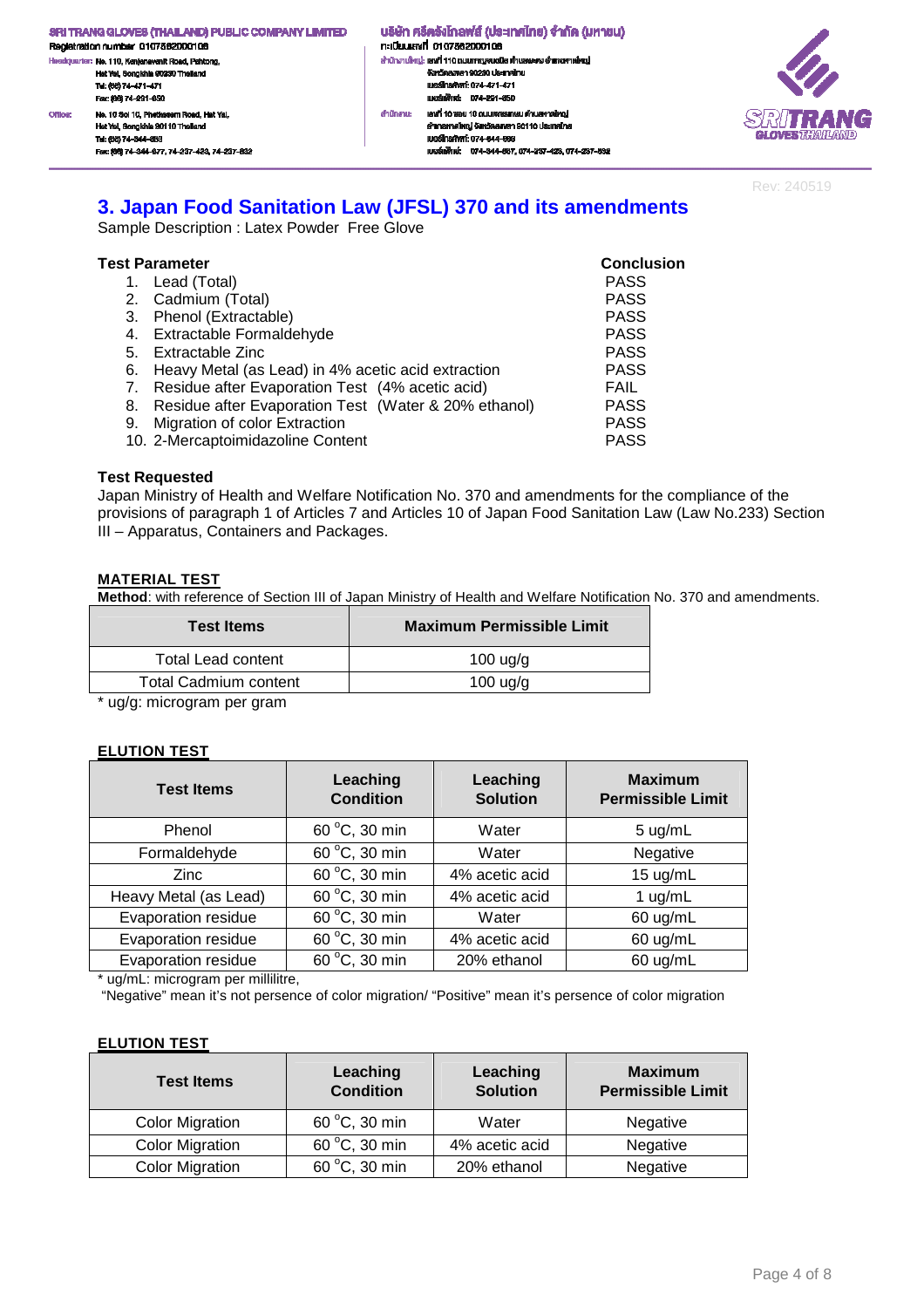

Rev: 240519

#### **2-MERCAPTOIMIDAZOLINE CONTENT**(cont'd)

Method: with reference of Section III of Japan Ministry of Health and Welfare Notification No. 370 and amendments.

| <b>Test Items</b>     | <b>Reporting Limit</b><br>(ug/g) | <b>Requirement</b> |
|-----------------------|----------------------------------|--------------------|
| 2-Mercaptoimidazoline | 20                               | Negative           |
| Comment               | <b>PASS</b>                      |                    |

**Reference Report :** Test Report No. 3960021 **Test carried out at :** SGS (Thailand) Limited

Best Regards,

continu.

Ms. Vanlinee Laohachaiyakul Product Manager

Kasna

Ms. Rosna Yensuk Laboratory manager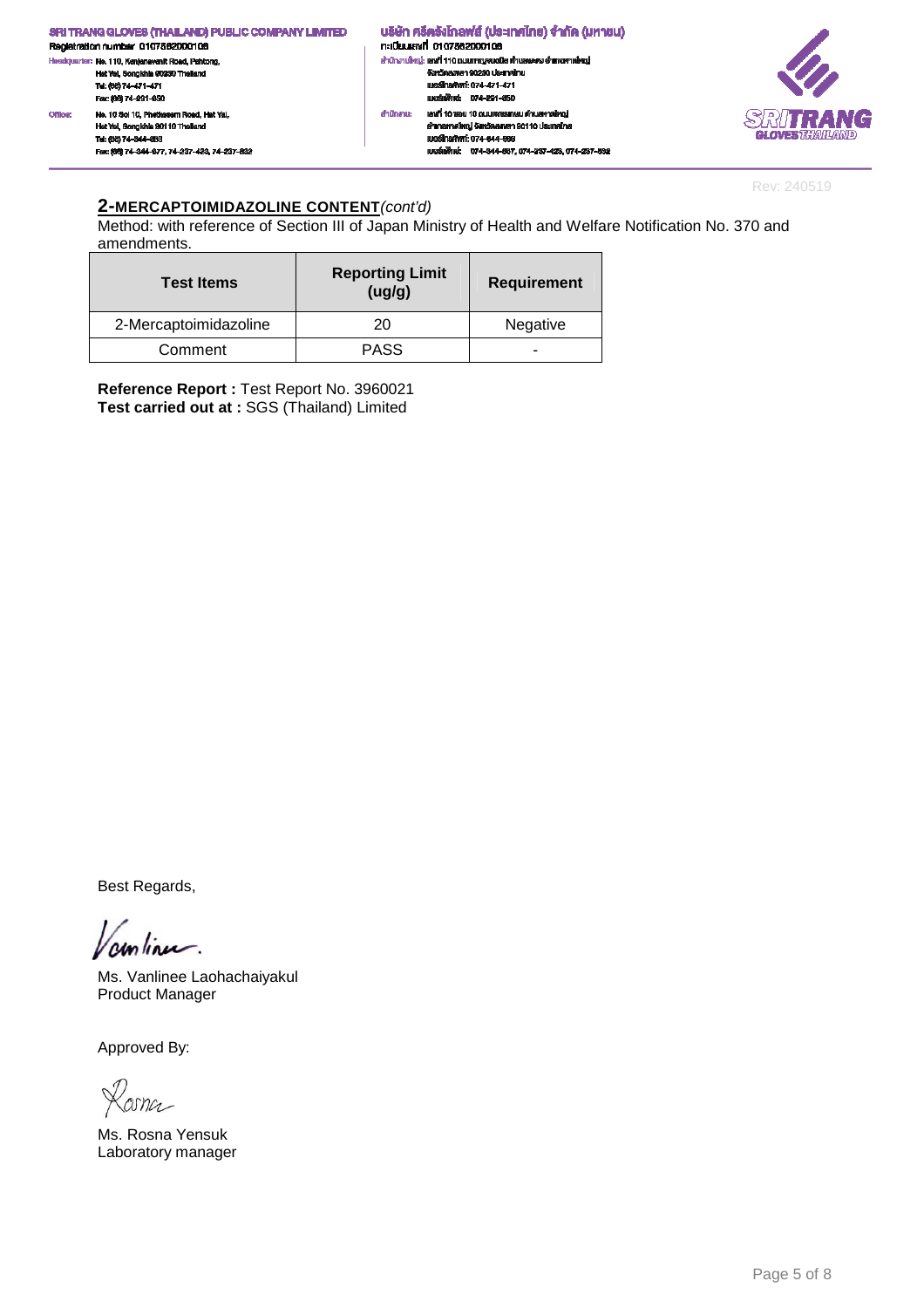.<br>dquarter: No. 110, Kanjanavanit Road, Pahtong, H. Hat Yai, Songkhla 90230 Thailand Tel: (66) 74-471-471 Fex: (66) 74-201-660 No. 10 Soi 10, Phetkasem Road, Hat Yal, Office: Hat Yai, Songkhla 90110 Thailand Tel: (66) 74-344-663 Fec: (66) 74-344-677, 74-237-423, 74-237-832 ้นธิษัท ศรีตรังโทลฟส์ (ประเทศไทย) จำกัด (มหาชน) n: เมียนเลงที่ 0107562000106 สำนักงานใหญ่: เสงที่ 110 ถนนกาญจนอนิช ด้านสพะดง อำเภอคาดใหญ่ งังหวัดสงพลา 90230 ประเทศไทย<br>เบอร์โทรศัพท์: 074-471-471 เนอร์เฟ็กล่ะ 074-291-650 เลฟที่ 10 ซอย 10 ถนนเพชรเกษม ดำนลหาดใหญ่ ahūninu: อำเภอหาคใหญ่ จังหวัดสมุขยา 90110 ประเทศไทย IUDS TrishWrf: 074-344-003 เบอร์เพ็กซ์: 074-344-667.074-237-423.074-237-632



Rev: 240519

# **4. EU No. 93/11/EEC (BS EN 12868:2017)**

#### **Method of Test:**

Sample preparation with reference to BS EN 12868:2017 : Child use and care articles – Methods for determining the release of N-Nitrosamines and N-Nitrosatable substances from elastomer or rubber teats and soother, followed by analysis using Gas Chromatography combined with the Nitrogen Chemiluminescence Detecter (GC-NCD)

#### **Result:**

The Analytical Results of N-Nitrosamines for "Latex powder free" Sample

| Test                              | <b>Total Value allowed</b><br>(93/11/EEC) | <b>Compliance to</b><br>93/11/EEC |
|-----------------------------------|-------------------------------------------|-----------------------------------|
| N-Nitrosatable substances (mg/kg) | Max $0.1$ mg/kg                           | Fail                              |
| N-Nitrosamines (mg/kg)            | Max $0.01$ mg/kg                          | Pass                              |

**Reference Report :** Test Report No. 7191193492-CHM18-03A-TQY, 7191193492-CHM18-03B-TQY **Test carried out at** : TUV SUD PSB Pte.Ltd., Singapore

Best Regards,

continu.

Ms. Vanlinee Laohachaiyakul Product Manager

osna

Ms. Rosna Yensuk Laboratory manager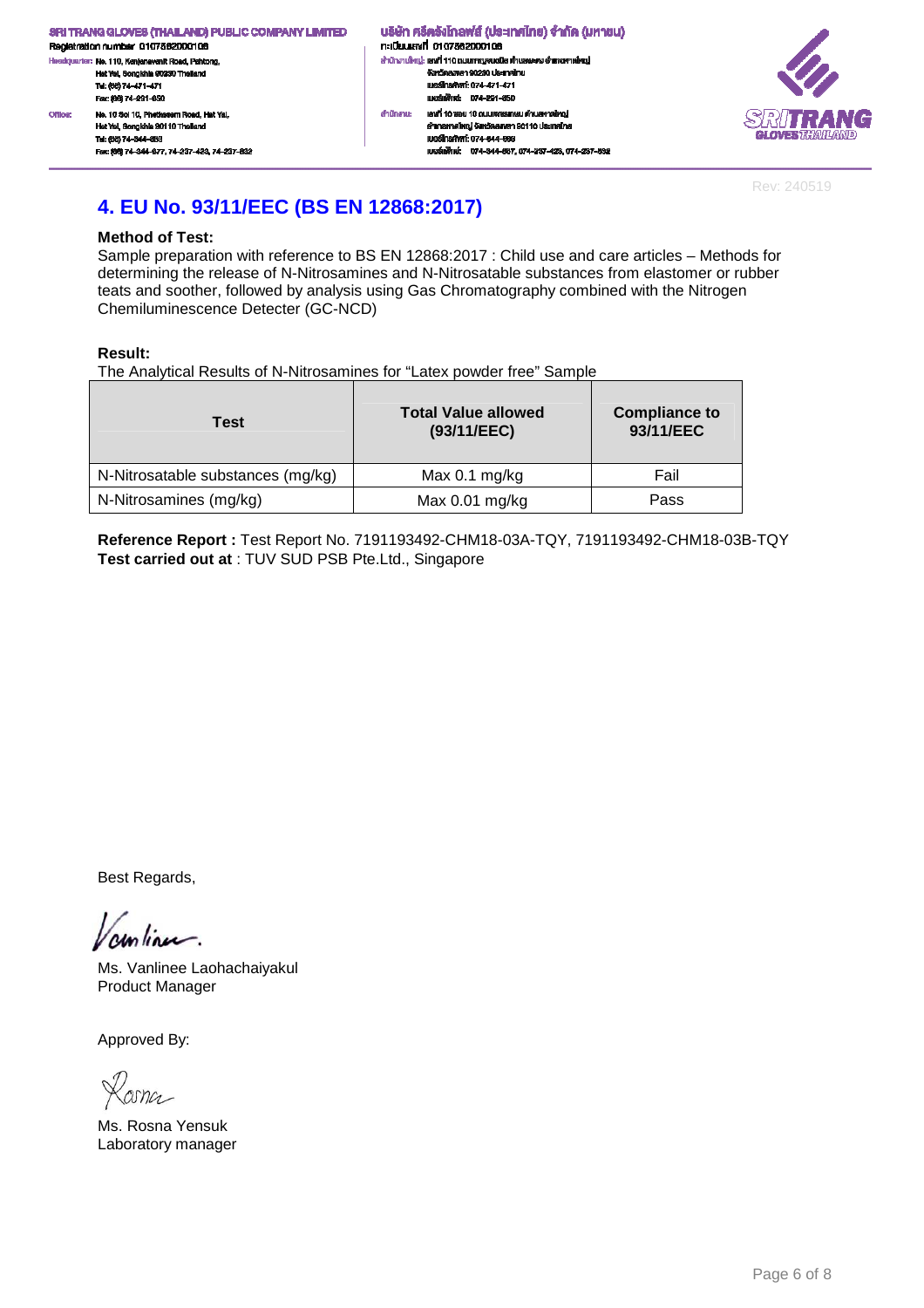Registration number 0107562000106 dquarter: No. 110, Kanjanavanit Road, Pahtong, Hat Yai, Songkhla 90230 Thailand Tel: (66) 74-471-471 Fex: (66) 74-291-650 No. 10 Soi 10, Phetkasern Road, Hat Yal, Office: Hat Yai, Songkhla 90110 Thaila

Tel: (66) 74-344-663 Fex: (66) 74-344-677, 74-237-423, 74-237-632

้นธิษัท ศรีตรังโทลฟส์ (ประเทศไทย) จำกัด (มหาชน) กะเบียนเลงที่ 0107562000106 สำนักงานใหญ่: เสงที่ 110 ถนนกาญจนอนิช ด้านสพะดง อำเภอคาดใหญ่ งังหวัดสงพลา 90230 ประเทศไทย LINGTON MOTOR 074-471-471 เนอร์เฟิกล่ะ 074-201-650 สำนักงาน: เองที่ 10 ขอย 10 ถนนเพชรเกษม คำบลหาคใหญ่ อำเภอหาคใหญ่ จังหวัดสงขลา 90110 ประเทศไทย IUDS TrishWrf: 074-344-003

และเพื่อน่ะ 074-344-667 074-237-423 074-237-832



Rev: 240519

### **5. BfR Recommendation XXI**

#### **Method of Test:**

(Based on Natural and synthetic Rubber-2.3 Category 3)

**1. Preparation of test Specimen** 

Only the exterior of the glove sample was performed for the test.

**2. Global migration Content with Aqueous Food Simulant (Dl Water, 3% Acetic Acid &10% Ethanol)** 

According to BfR Recommendation XXI with reference to EN 1186-9:2002 – Test Methods for overall migration into aqueous food simulants by article filling.

The residue from the above 3% Acetic Acid was further extracted with Hexane for the organic components.

#### **3. Specific Migration Content using Aqueous Food Simulant (DI Water)**

According to BfR Recommendation XXI with reference to EN 1186-9:2002 – Test Methods for overall migration into aqueous food simulants by article filling.

#### **a) Specific Migration of Formaldehyde**

The simulants extracts was analysed by UV Spectrophotometer after derivatization with Acetylacetone.

#### **b) Specific Migration of Primary Arylamines and Secondary Arylamines**

The stimulant was extracted by organic solvent and analysed by Gas Chromatography Mass Spectrometry after proper treatment.

#### **c) Specific Migration of Nitrosamines**

The stimulant was extracted by organic solvent and analysed by Gas Chromatography combined with the Nitrogen Chemiluminescence Detector after proper treatment.

#### **4. Lead and Zinc content**

According to BfR Recommendation XXI, sample analysis was conducted by acid digestion, followed by ICP-Atomic Emission Spectrometry (ICP-AES).

#### **Result:**

#### **Table 1: Global Migration Content with Food Simulant for the "Latex Powder Free Online Chlorination Glove " Sample**

| <b>Type of simulant</b> | <b>Testing</b><br><b>Condition</b> | <b>BfR XXI Category 3</b><br><b>Requirement for Global Migration</b><br>$(mg/dm^2)$ |
|-------------------------|------------------------------------|-------------------------------------------------------------------------------------|
| 1. DI Water             | $40^{\circ}$ C, 10 mins            | 10 max                                                                              |
| 2. 3% Acetic Acid       | $40^{\circ}$ C, 10 mins            | 50 max                                                                              |
| 3.10% Ethanol           | $40^{\circ}$ C, 10 mins            | 10 max                                                                              |

#### **Table 2 : Global Migration Content with Food Simulant for the "Latex Powder Free Online Cholrination Glove " Sample**

| <b>Type of simulant</b> | Testing<br><b>Condition</b> | <b>BFR XXI, 2.3 Category 3</b><br><b>Requirement for Global Migration</b><br><b>Of Organic Components</b><br>$(mg/dm^2)$ |
|-------------------------|-----------------------------|--------------------------------------------------------------------------------------------------------------------------|
| 1.3% Acetic Acid        | $40^{\circ}$ C, 10 mins     | 10 max                                                                                                                   |

#### **Table 3 : Specific Migration of Formaldehyde in Food simulant for "Latex Powder Free Online Chlorination Glove "Sample**

| <b>Type of simulant</b> | <b>Testing</b><br><b>Condition</b> | <b>BfR XXI Category 3</b><br><b>Requirement for Specific Migration Content</b><br>$(\mu q/ml)$ |
|-------------------------|------------------------------------|------------------------------------------------------------------------------------------------|
| Distilled Water         | $40^{\circ}$ C. 10 mins            | 10<br>max                                                                                      |
|                         |                                    |                                                                                                |

a) The method detection limit was 1  $\mu$ g/ml.